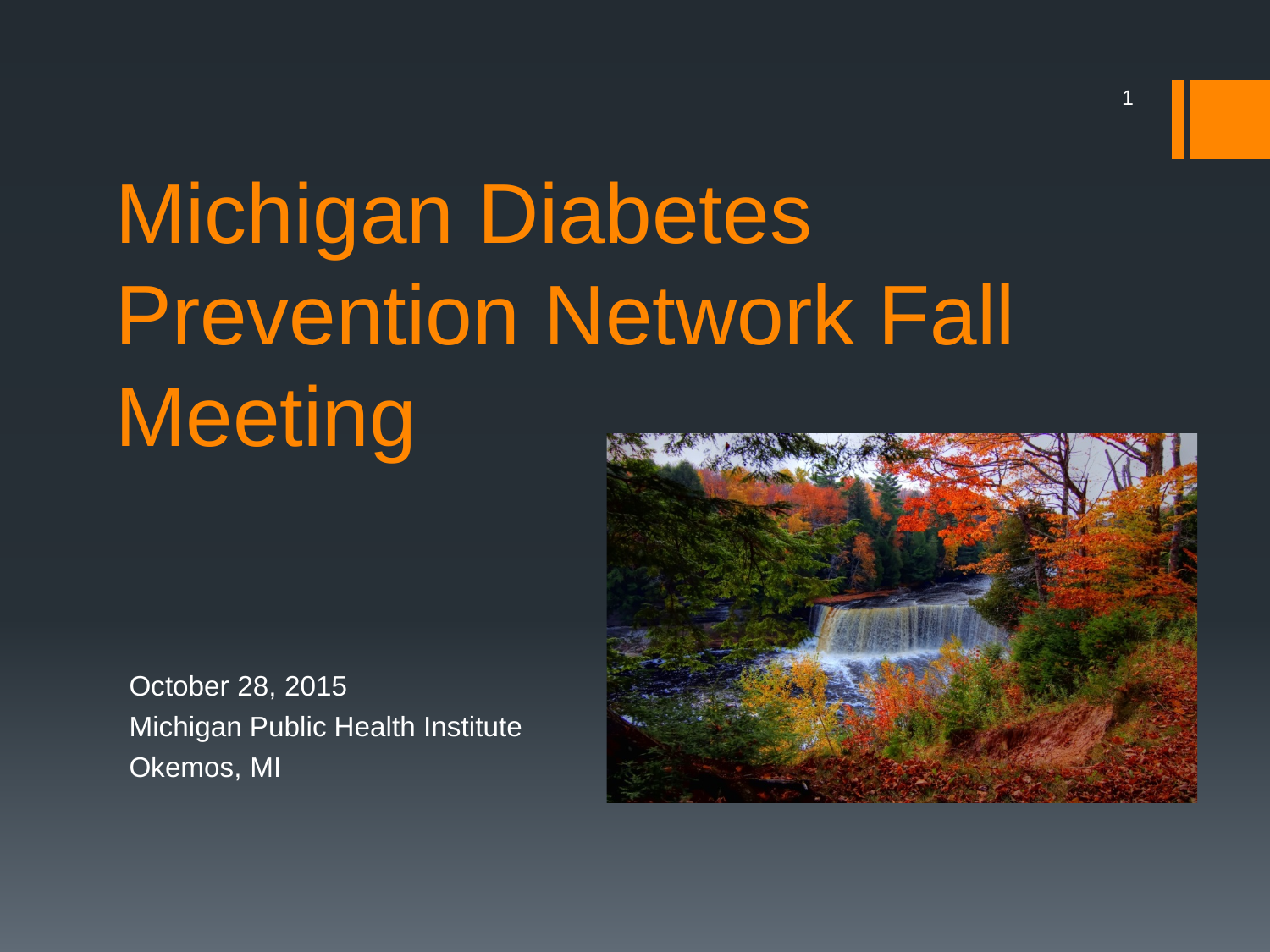### Welcome/Introductions/ Announcements

- **Housekeeping**
- **Introductions/Announcements** 
	- Name
	- **Crganization**
	- One thing you want to learn from others at this meeting
	- $\blacksquare$  One thing that makes you HAPPY!  $\odot$

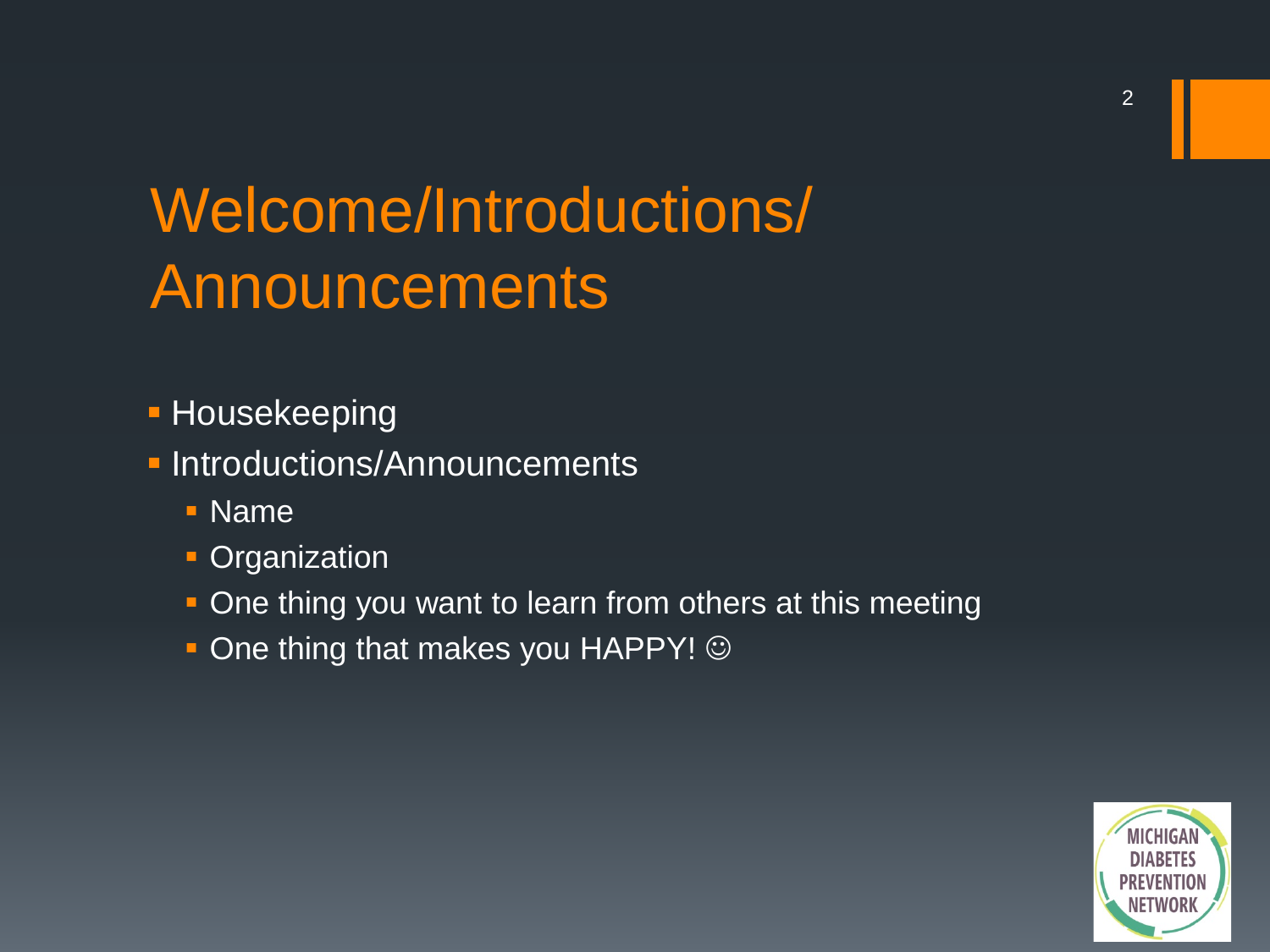### Overview of Today's Meeting

- **MDHHS & Michigan Diabetes Prevention Network Updates**
- AADE-AADE DPP- The National Efforts and Local (Michigan) Efforts on Scale and Sustainability
- **Break & Networking!**
- **ProMedica/Bixby and YMCA of Lenawee County-Building** DPP Capacity in Lenawee County
- University of Michigan Benefits Office-Diabetes Prevention Program Coverage: The U of M Journey

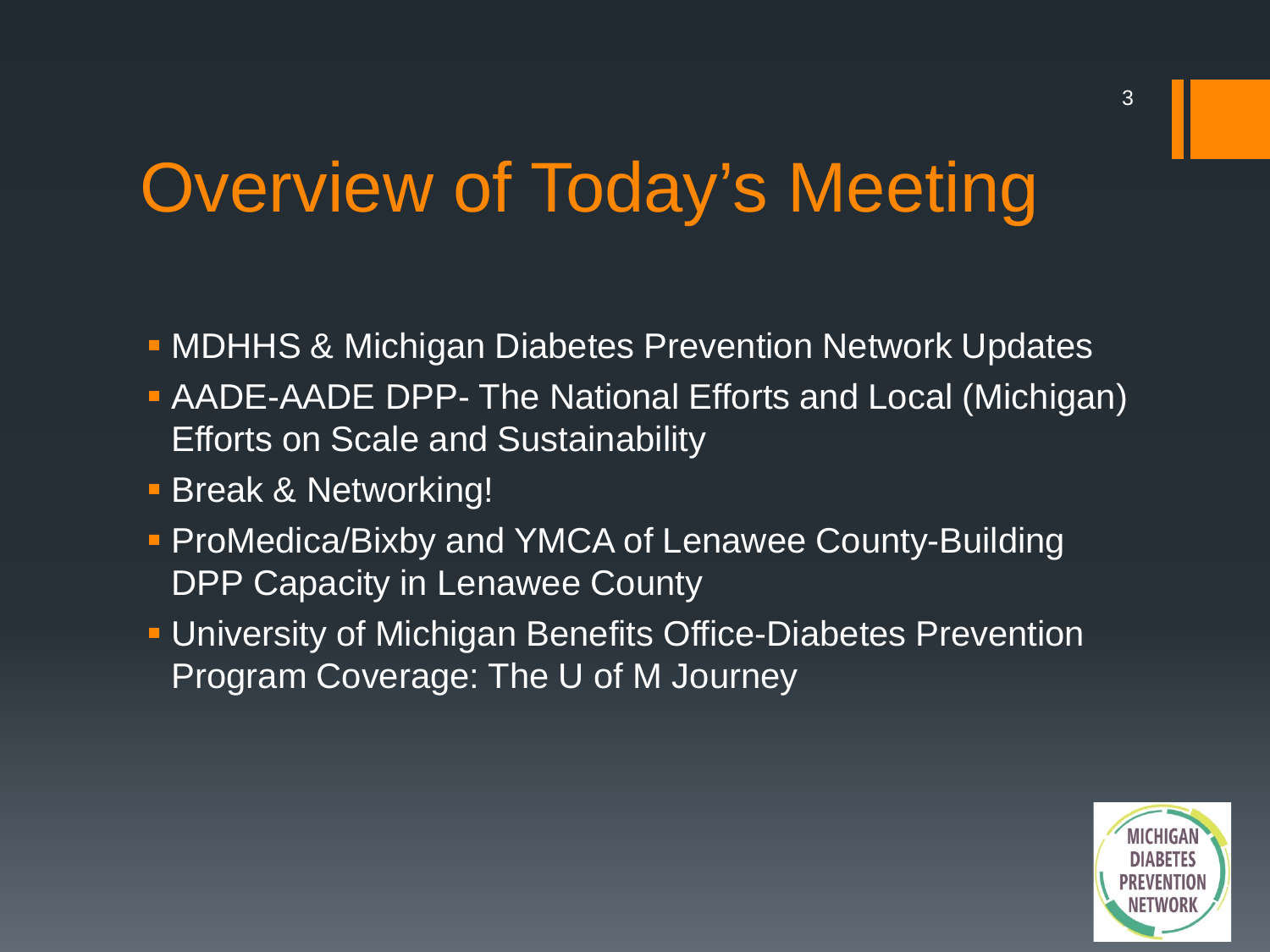### Updates from MDHHS/MI Diabetes<sup>4</sup> Prevention Network

- **Membership Update**
- **Membership Assessment**
- **DPRP Coverage Update & MI DPP Data**
- **State Diabetes Prevention Action Plan**
- Waiting Room Prompts

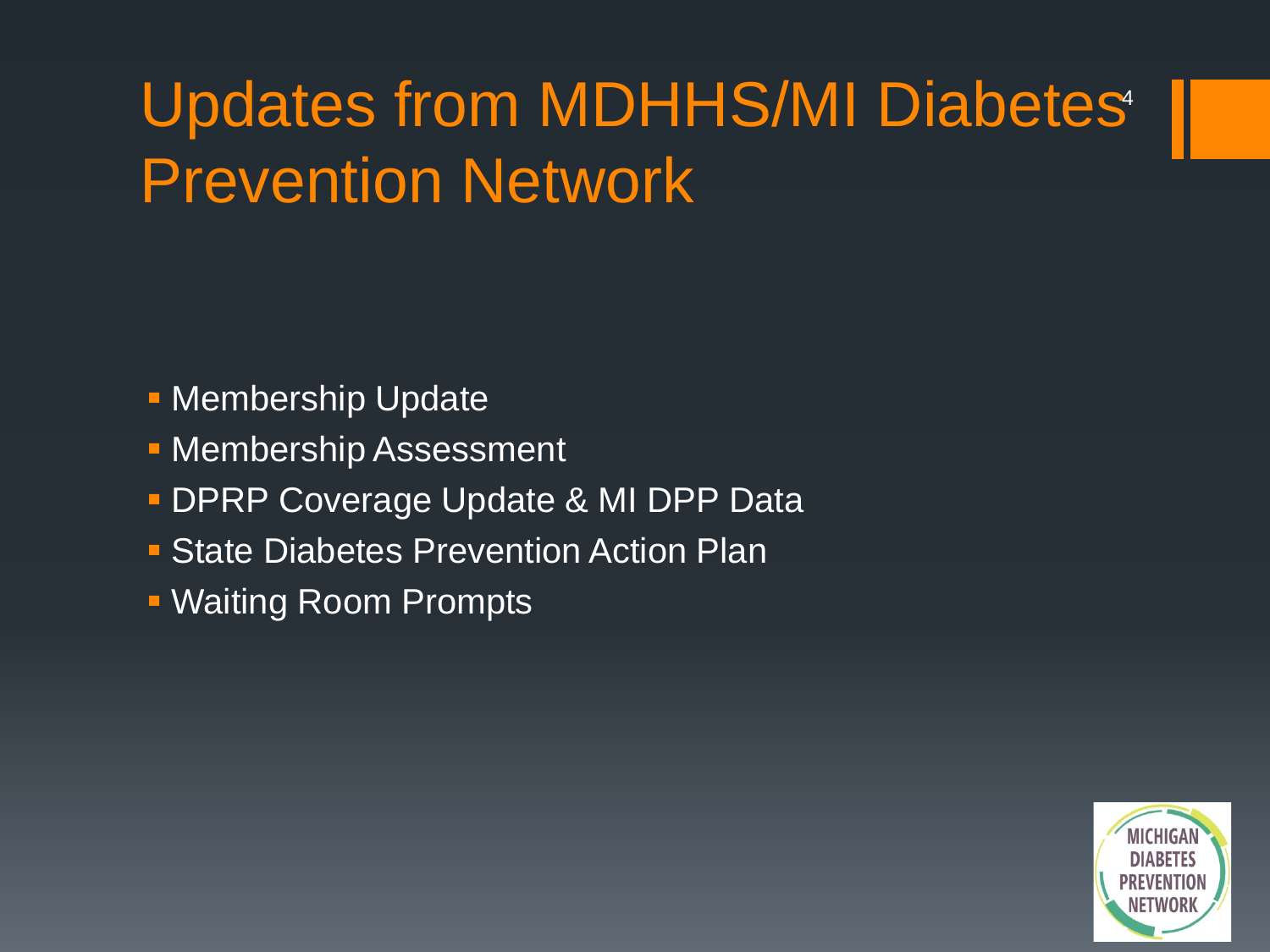### Membership Update

#### **145 Members**

- **DPRPs including virtual providers**
- **Organizations interested in learning more about DPP**

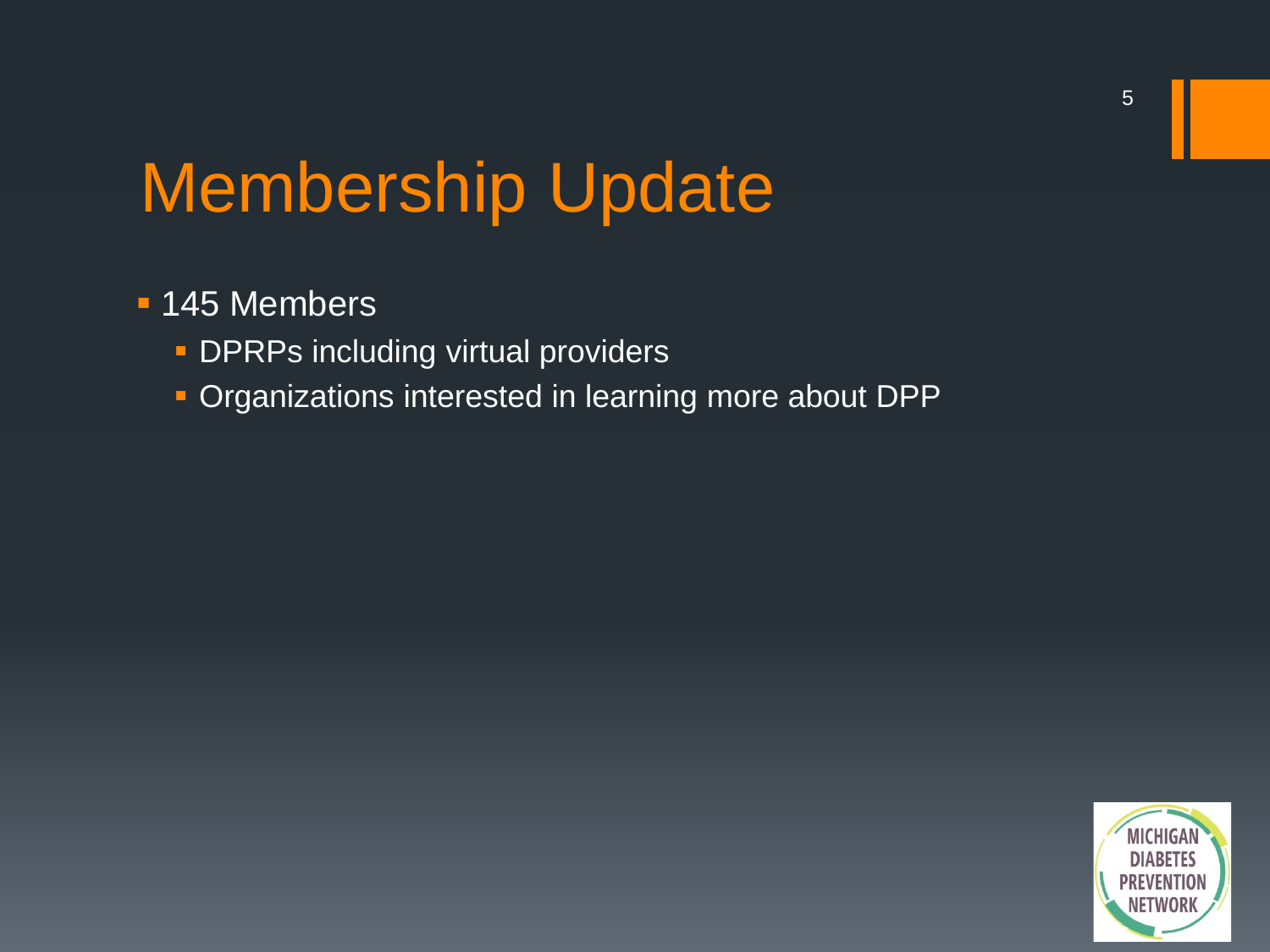## Membership Assessment

- **Snapshot of our performance as a network**
- Assessed:
	- **Leadership**
	- **Management**
	- **Culture**
- **Total of 17 responses**
- **Answer choices included:** 
	- **Non-Existent in our Network**
	- **Needs Improvement**
	- Average
	- **Better than Average**
	- **Excellent**

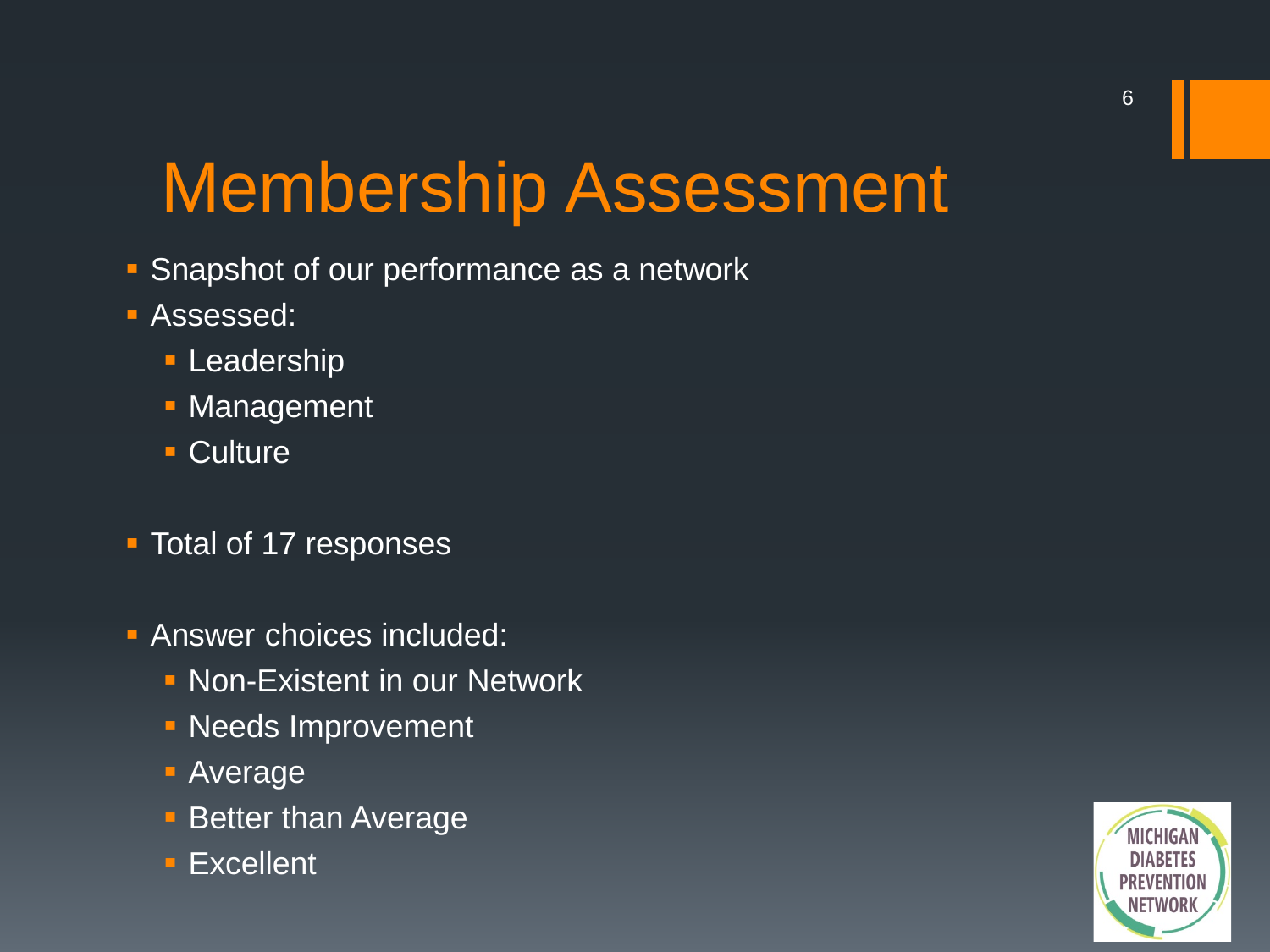### Highlights from Membership Assessment-Management

#### **- Management:**

- **The Michigan DPN has frequent and productive communication with all** members- 16 out of 17 respondents responded with average or better.
- Members actively participate in network activities- 16 out of 17 respondents responded with average or better.

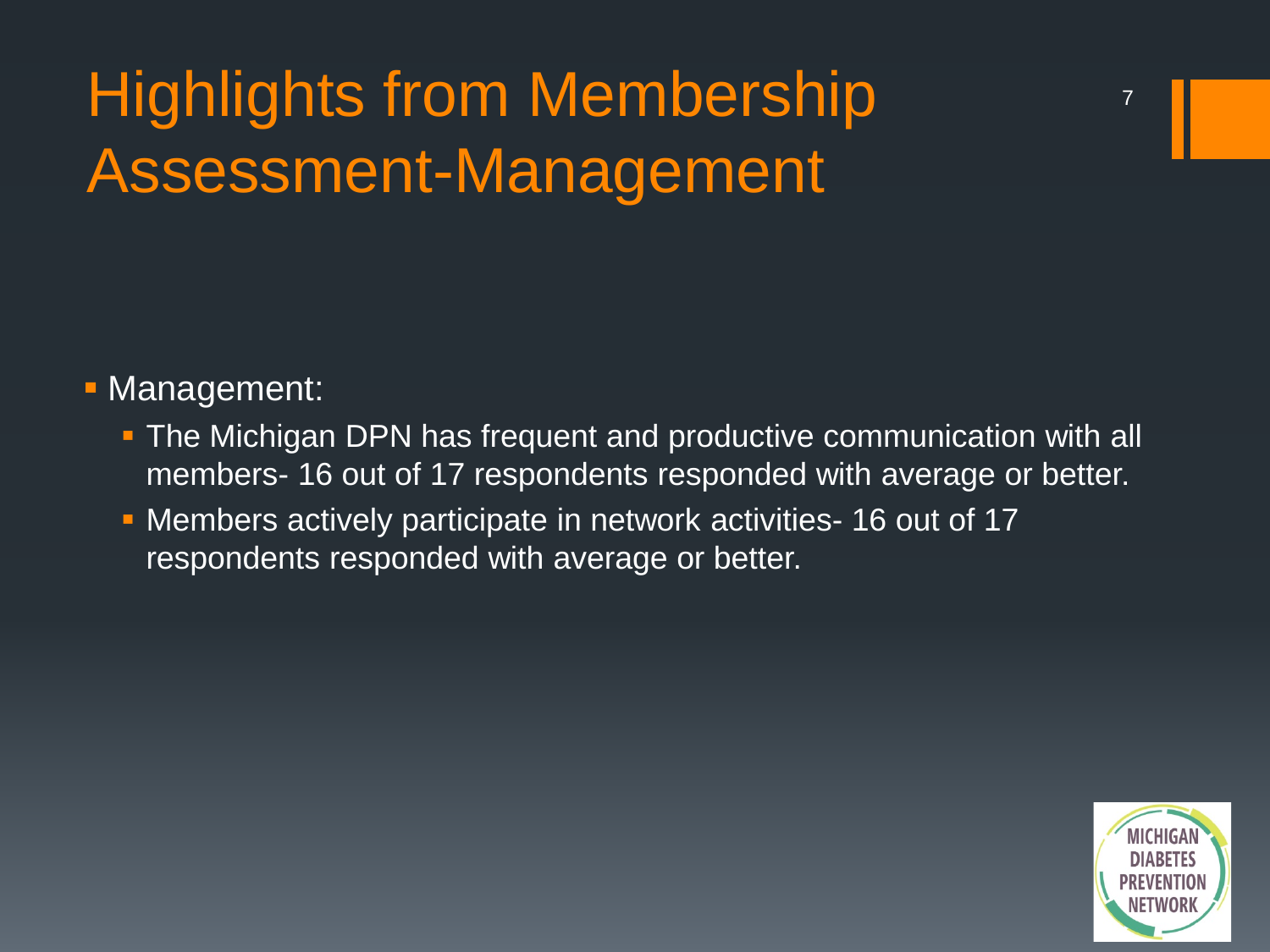### Highlights from Membership Assessment-Leadership

#### **Leadership:**

- **The Michigan DPN can articulate why it is the appropriate vehicle** for addressing the goal (as opposed to another coalition/network or working individually).
	- **16 out of 17 responded average or better.**
- **The Michigan DPN has clearly articulated rules and procedures** that are understood by all members, including criteria for membership, member obligations and decision making process.
	- <sup>1</sup> 12 out of 17 responded average or better, 5 responded needs improvement.

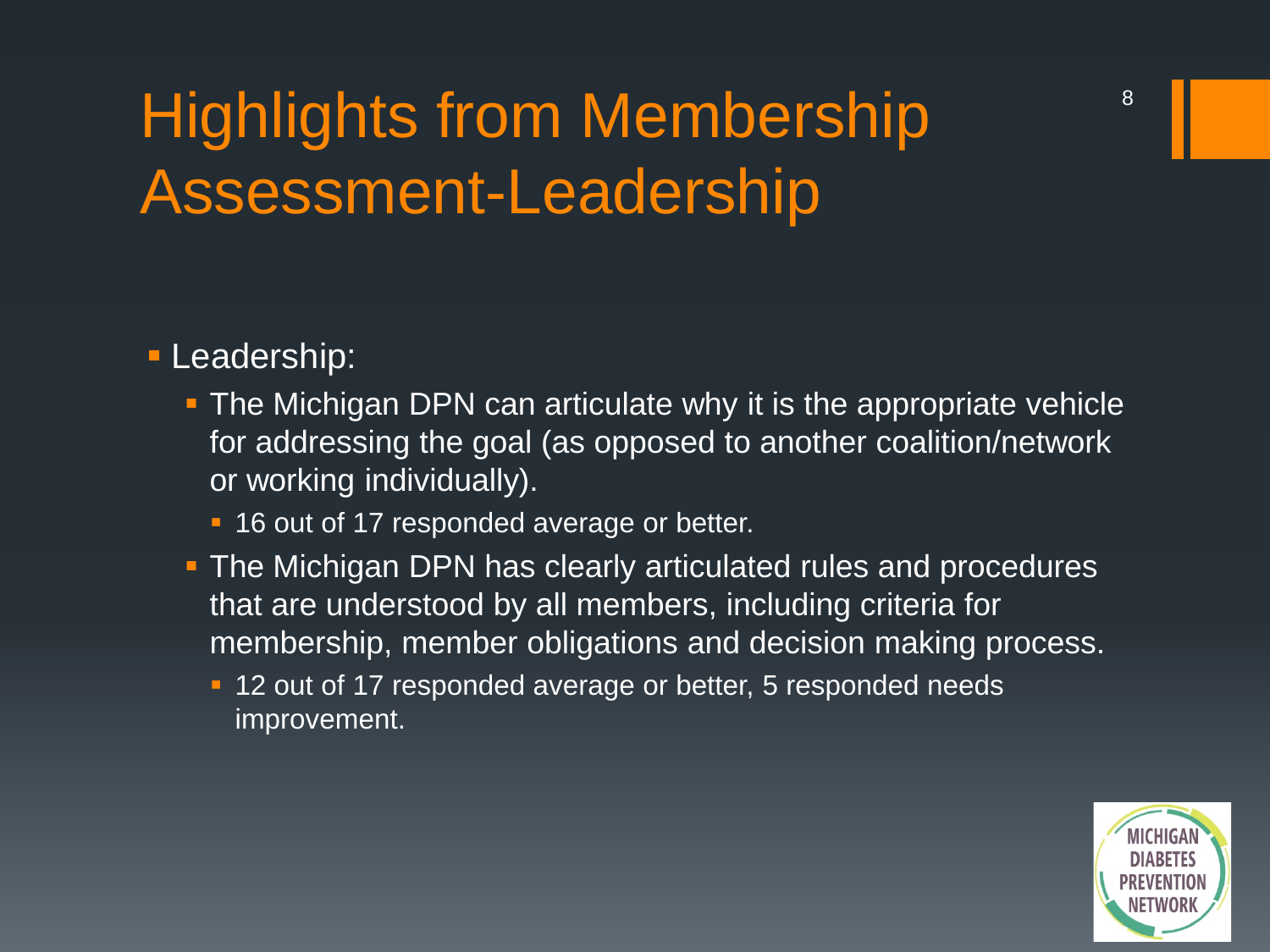### Highlights from Membership Assessment-Culture

#### Culture:

- Members in the MDPN trust each other.
	- <sup>1</sup> 15 out of 16 respondents responded average or better.
- Members in the MDPN respect each other.
	- <sup>1</sup> 17 out of 17 respondents responded average or better.
- **Members speak with a united voice even if they are not in full** agreement with network decisions.
	- **10 out of 14 respondents responded average or better, 3 responded** needs improvement, 1 responded non-existent in our network.

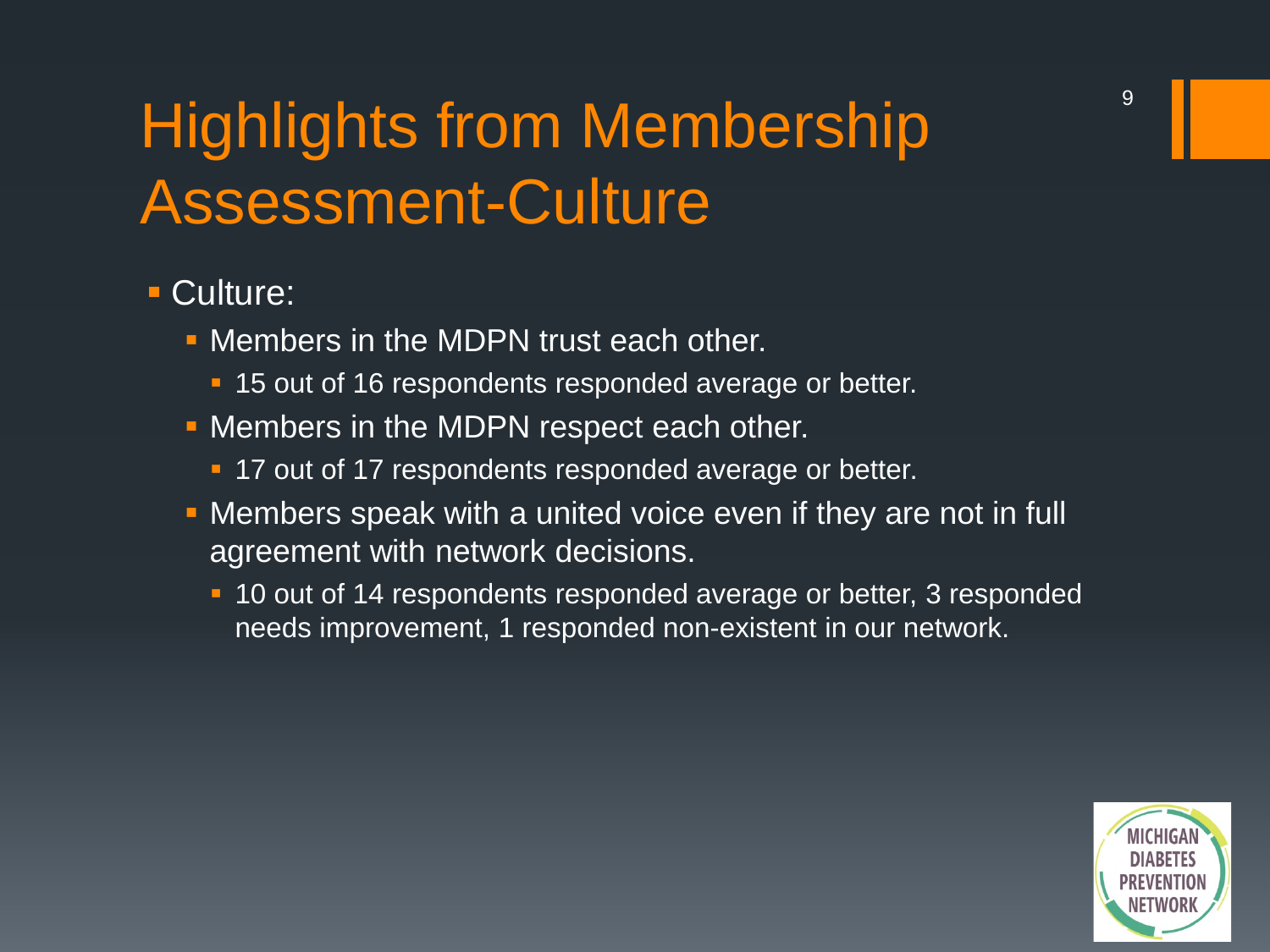## DPRP Coverage Update



- **34 Diabetes Prevention** Recognized Programs
- **-5 with full CDC recognition**
- [https://nccd.cdc.gov/DDT\\_](https://nccd.cdc.gov/DDT_DPRP/State.aspx?STATE=MI) [DPRP/State.aspx?STATE=](https://nccd.cdc.gov/DDT_DPRP/State.aspx?STATE=MI) [MI](https://nccd.cdc.gov/DDT_DPRP/State.aspx?STATE=MI)

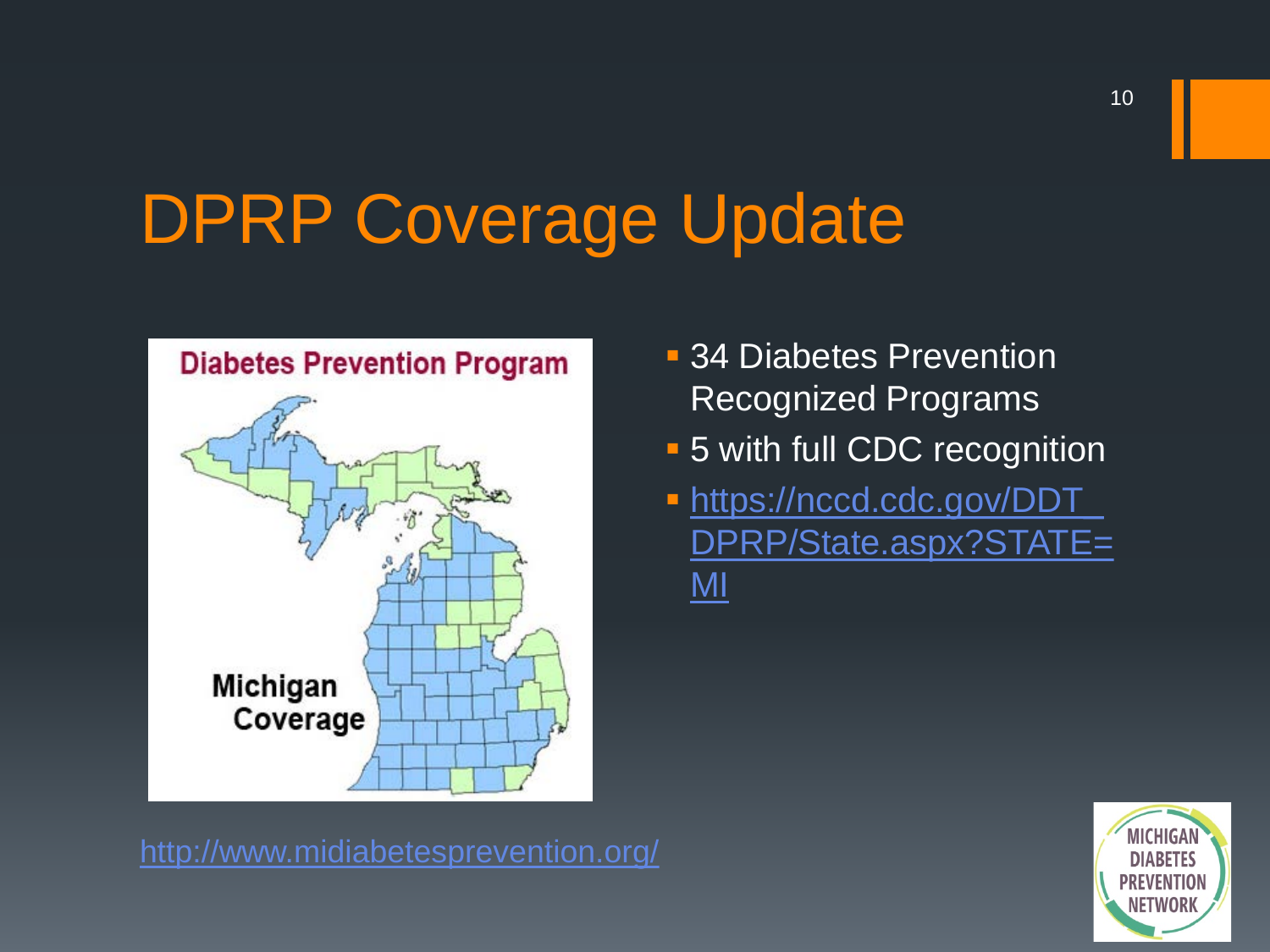### Michigan DPP Data (July 2015)

| <b>State</b> | <b>Number of</b><br>Recognized<br><b>Organizations</b> | *Number of<br><b>Eligible</b><br><b>Participants</b> | Number with<br><b>Blood Test</b><br>or GDM | Percentage<br>with Blood<br><b>Test or</b><br><b>GDM</b> |
|--------------|--------------------------------------------------------|------------------------------------------------------|--------------------------------------------|----------------------------------------------------------|
| Michigan     | 30                                                     | 1252                                                 | 712                                        | 56.9%                                                    |

 \*Eligible participants include those with a blood test, history of GDM or risk test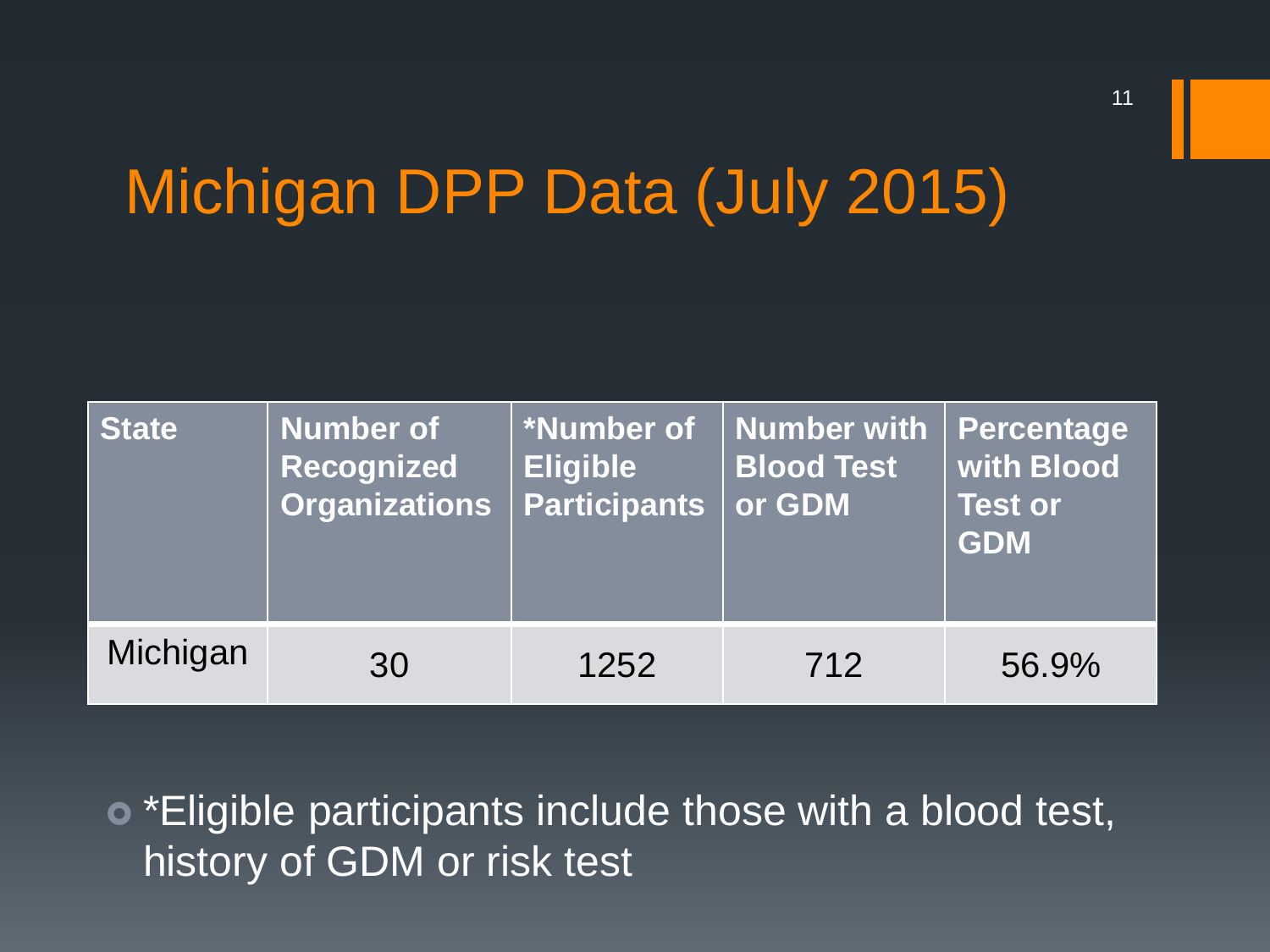#### Waiting Room Prompts

#### 86 MILLION AMERICAN ADULTS

#### have prediabetes.

#### You could be one of them.

Having prediabetes means you are at increased risk for developing serious health problems such as type 2 diabetes, stroke and heart disease.

You could have prediabetes if you:

- Have high cholesterol OR
- Have high blood pressure OR
- Have a parent, brother or sister with diabetes OR
- Ever had diabetes while pregnant (gestational diabetes) or gave birth to a baby that weighed more than 9 pounds OR
- Are physically active fewer than three times per week

Your risk goes up if you are also overweight, and/or over age 45.

If you have prediabetes, we can help!

Ask your doctor how you can stop diabetes before it starts.

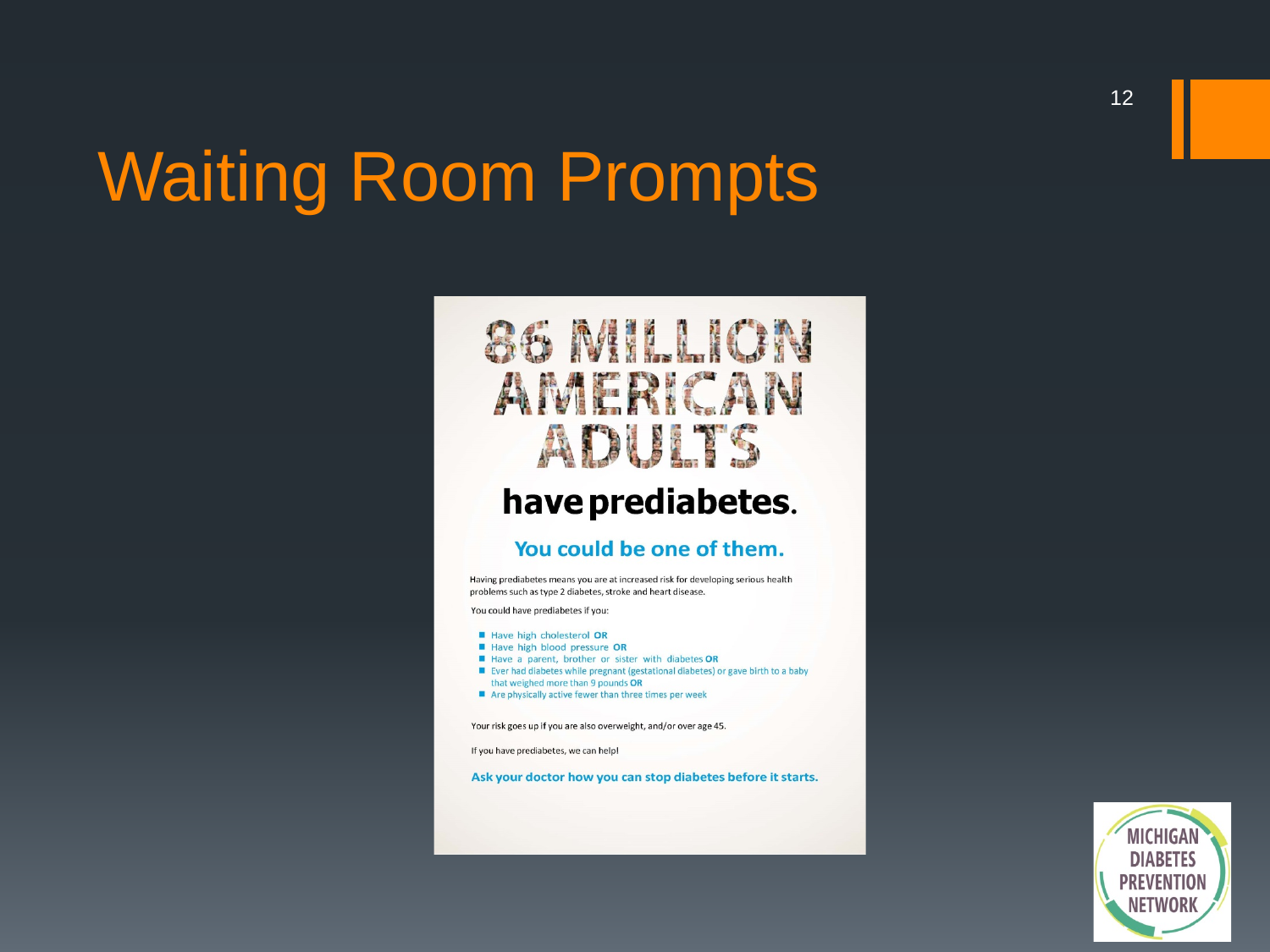#### Michigan Diabetes Prevention State Action Plan

- **In process of drafting report and action plan.**
- **Incorporating statewide, 1305 and 1422 grant work.**
- **Three areas of focus:**